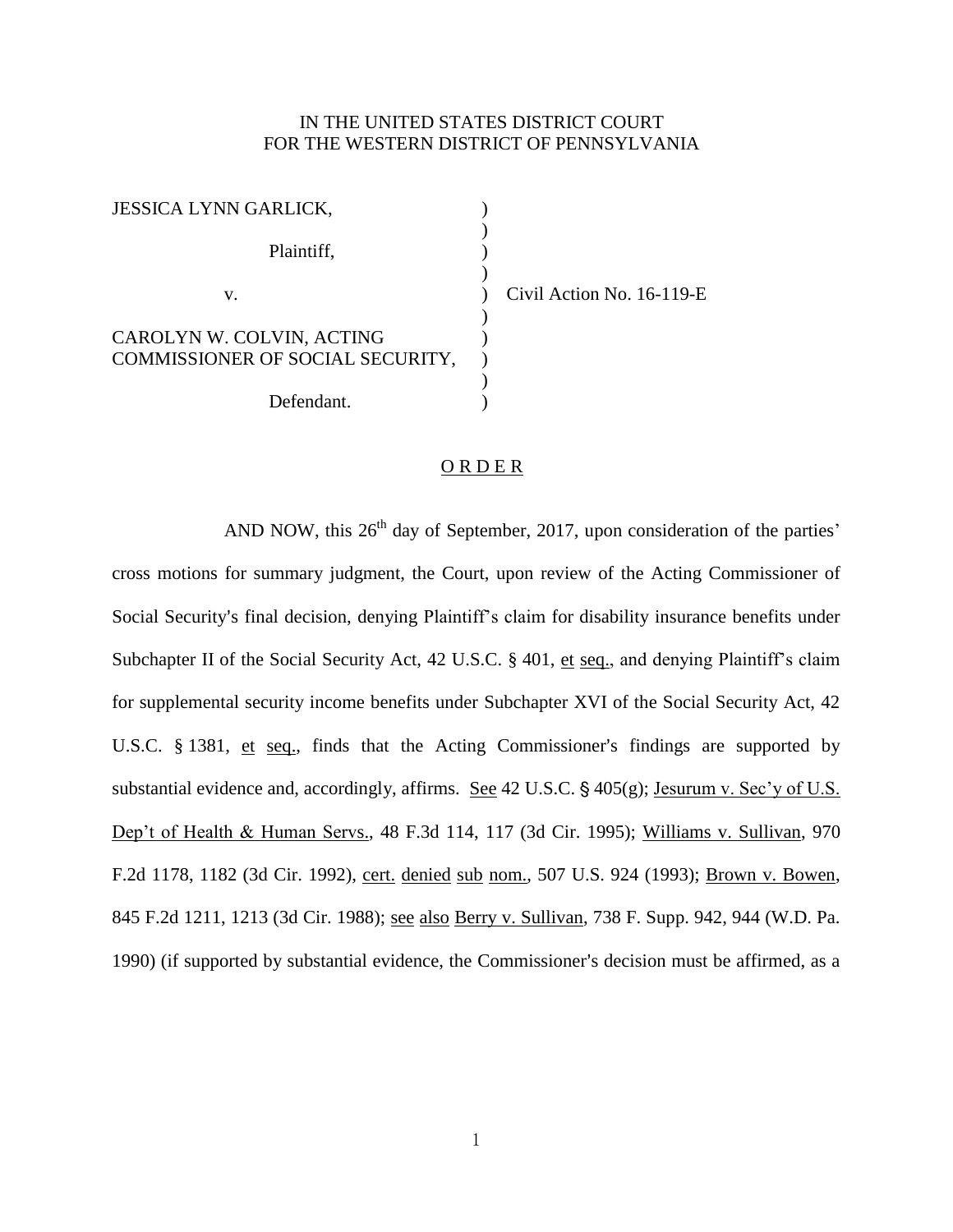federal court may neither reweigh the evidence, nor reverse, merely because it would have decided the claim differently) (citing Cotter v. Harris,  $642$  F.2d 700, 705 (3d Cir. 1981)).<sup>1</sup>

First, the Court finds no merit in Plaintiff's contention regarding the ALJ's decision not to give greater weight to the opinion rendered by treating psychiatrist Frank Yohe, M.D., dated October 2, 2014, which found that Plaintiff was essentially disabled because she had several extreme and marked work-related limitations. (R. 583-85). It is well-established that "[t]he ALJ—not treating or examining physicians or State agency consultants—must make the ultimate disability and RFC determinations." Chandler v. Comm'r of Soc. Sec., 667 F.3d 356, 361 (3d Cir. 2011) (citing 20 C.F.R.  $\S$  404.1527(e)(1), 404.1546(c)). "The law is clear . . . that the opinion of a treating physician does not bind the ALJ on the issue of functional capacity." Brown v. Astrue, 649 F.3d 193, 197 n.2 (3d Cir. 2011). In fact, a treating physician's opinion is only entitled to controlling weight if it is "well-supported by medically acceptable clinical and laboratory diagnostic techniques and is not inconsistent with the other substantial evidence in [the claimant's] case record." Fargnoli v. Massanari, 247 F.3d 34, 43 (3d Cir. 2001) (quoting 20 C.F.R.  $\S$  404.1527(c)(2)). "If, however, the treating physician's opinion conflicts with other medical evidence, then the ALJ is free to give that opinion less than controlling weight or even reject it, so long as the ALJ clearly explains [his or] her reasons and makes a clear record." Salles v. Comm'r of Soc. Sec., 229 Fed. Appx. 140, 148 (3d Cir. 2007). Moreover, in making an RFC determination, an ALJ may give more weight to a non-examining professional's opinion if that opinion is better supported by the record. See Salerno v. Comm'r of Soc. Sec., 152 Fed. Appx. 208 (3d Cir. 2005) (affirming an ALJ's decision to credit the opinion of a non-examining state agency reviewing psychologist, rather than the opinions of a treating physician and a consultative examiner). Thus, a treating physician's opinion on the ultimate issue of disability is not entitled to any "special significance," and an ALJ is not required to accept it since the determination of whether an individual is disabled "is an ultimate issue reserved to the Commissioner." Smith v. Comm'r of Social Sec., 178 Fed. Appx. 106, 112 (3d Cir. 2006).

The Court finds that the ALJ did not, as Plaintiff alleges, improperly reject the report of Dr. Yohe in formulating Plaintiff's RFC, but rather, the ALJ fulfilled his duty as fact-finder to evaluate Dr. Yohe's opinion, considering a number of factors, and in light of all the evidence presented in the record. See 20 C.F.R. §§ 404.1527, 416.927. In fact, the ALJ thoroughly reviewed Plaintiff's medical records, including those related to Dr. Yohe's treatment, and specified that he was declining to give Dr. Yohe's opinion significant weight for several reasons. (R. 382). Specifically, the ALJ explained that Dr. Yohe's opinion first failed to address the 12-

 $\frac{1}{1}$ Plaintiff argues, in essence, that the Administrative Law Judge ("ALJ") erred by: (1) improperly evaluating certain medical evidence in the record in making his residual functional capacity ("RFC") assessment; (2) failing to find that Plaintiff's impairments meet the severity of one of the listed impairments in 20 C.F.R. Part 404, Subpart P, Appendix 1 (the "Listings") at Step Three of the sequential analysis; and (3) failing to consider properly whether Plaintiff's treatment regimen prevents her from maintaining regular employment. The Court disagrees and finds that substantial evidence supports the ALJ's findings as well as his ultimate determination, based on all the evidence presented, of Plaintiff's non-disability.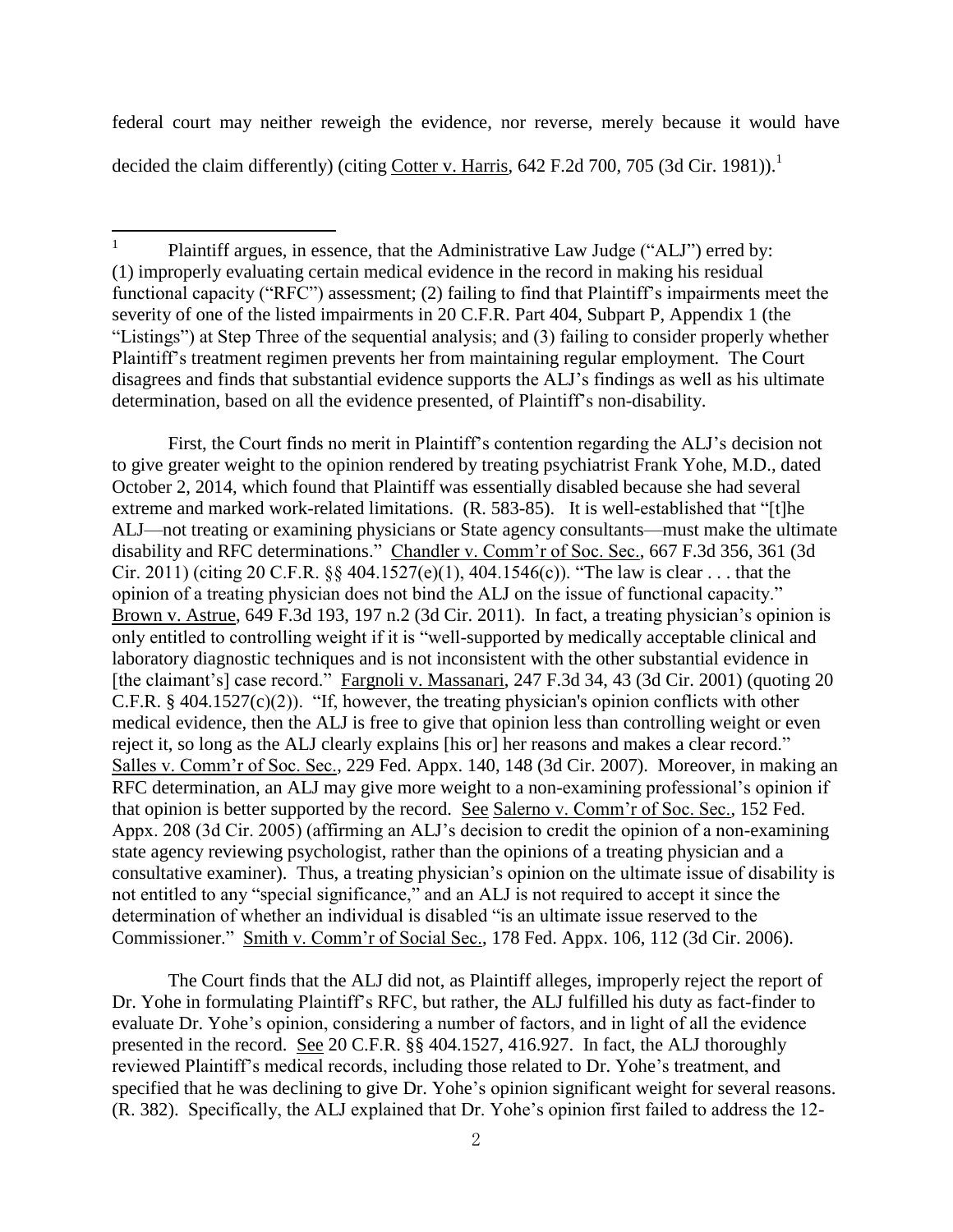month durational requirement found in 20 C.F.R. §§ 404.1505, 416.905. (R. 382-83). The ALJ also noted that Dr. Yohe offered no supporting clinical, laboratory, or diagnostic studies to substantiate his proposed limitations. (R. 383). Third, the ALJ explained that by restricting Plaintiff's task persistence, Dr. Yohe effectively opined that Plaintiff is disabled, which is an issue reserved to the Commissioner. (R. 383). Finally, the ALJ explained that, most importantly, Dr. Yohe's Medical Source Statement is contrary to his clinical evaluations, which the ALJ reviewed in detail, and to which the ALJ actually gave greater weight in his decision (see discussion, infra). (R. 383-84).

 $\overline{a}$ 

Moreover, the Court notes that the opinion of Dr. Yohe was provided on a simple form which consisted mainly of questions with options for the doctor to check. (R. 583-85). The form's few questions asking for specific medical or clinical findings to support the various assessments were left blank. The Court of Appeals for the Third Circuit has stated that "[f]orm reports in which a physician's obligation is only to check a box or fill in a blank are weak evidence at best." Mason v. Shalala, 994 F.2d 1058, 1065 (3d Cir. 1993). Thus, the Court agrees with the ALJ that Dr. Yohe's opinion lacks support or details to justify his statements contained therein, and the Court finds that the ALJ sufficiently explained his reasons for declining to give Dr. Yohe's opinion controlling weight.

Additionally, the Court rejects Plaintiff's assertion that the opinion provided by state agency reviewing psychologist James Vizza, Psy.D., is not substantial evidence and that the ALJ's decision is therefore unsupported by the record since he gave that opinion significant weight in his RFC analysis. (R. 96-104). It is important to note that the Social Security regulations provide that state agency physicians are considered to be "highly qualified" and "experts" in social security evaluation. See 20 C.F.R.  $\S$ § 404.1513a(b)(1), 404.1527(e), 416.913a(b)(1), 416.927(e); SSR 96-6p, 1996 WL 374180, at \*1 (July 2, 1996). The Court of Appeals for the Third Circuit has also held that opinions of non-examining state agency physicians "merit significant consideration" in making RFC assessments. See Chandler v. Comm'r of Soc. Sec., 667 F.3d 356, 361 (3d Cir. 2012). Furthermore, although Plaintiff argues that Dr. Vizza's opinion predated the ALJ's decision and thus did not merit consideration, the Third Circuit has clearly stated that "because state agency review precedes ALJ review, there is always some time lapse between the consultant's report and the ALJ hearing and decision. The Social Security regulations impose no limit on how much time may pass between a report and the ALJ's decision in reliance on it." Id. Thus, the Court strongly disagrees with Plaintiff's characterization of the opinion of Dr. Vizza as insubstantial evidence.

Moreover, while noting that he was giving great weight to the opinion of Dr. Vizza in finding non-exertional limitations pertaining to Plaintiff's depression, anxiety and learning disorder, the ALJ also explained that he was giving great weight as well to the opinion of Danelle Carrillo Bennett, Ph.D., and to the clinical treatment records of Plaintiff's treating psychiatrists at Stairways Behavioral Health, including those of Tariq Qureshi, M.D., Sean Su, M.D, and Dr. Yohe. (R. 382, 384). The ALJ then thoroughly discussed the findings of Dr. Bennett, who conducted psychological evaluations of Plaintiff on two separate dates in 2014 and concluded that Plaintiff could possibly work in a smaller setting with few employees involving limited commotion and repetitive, routine tasks. (R. 384, 523-26). The ALJ also reviewed and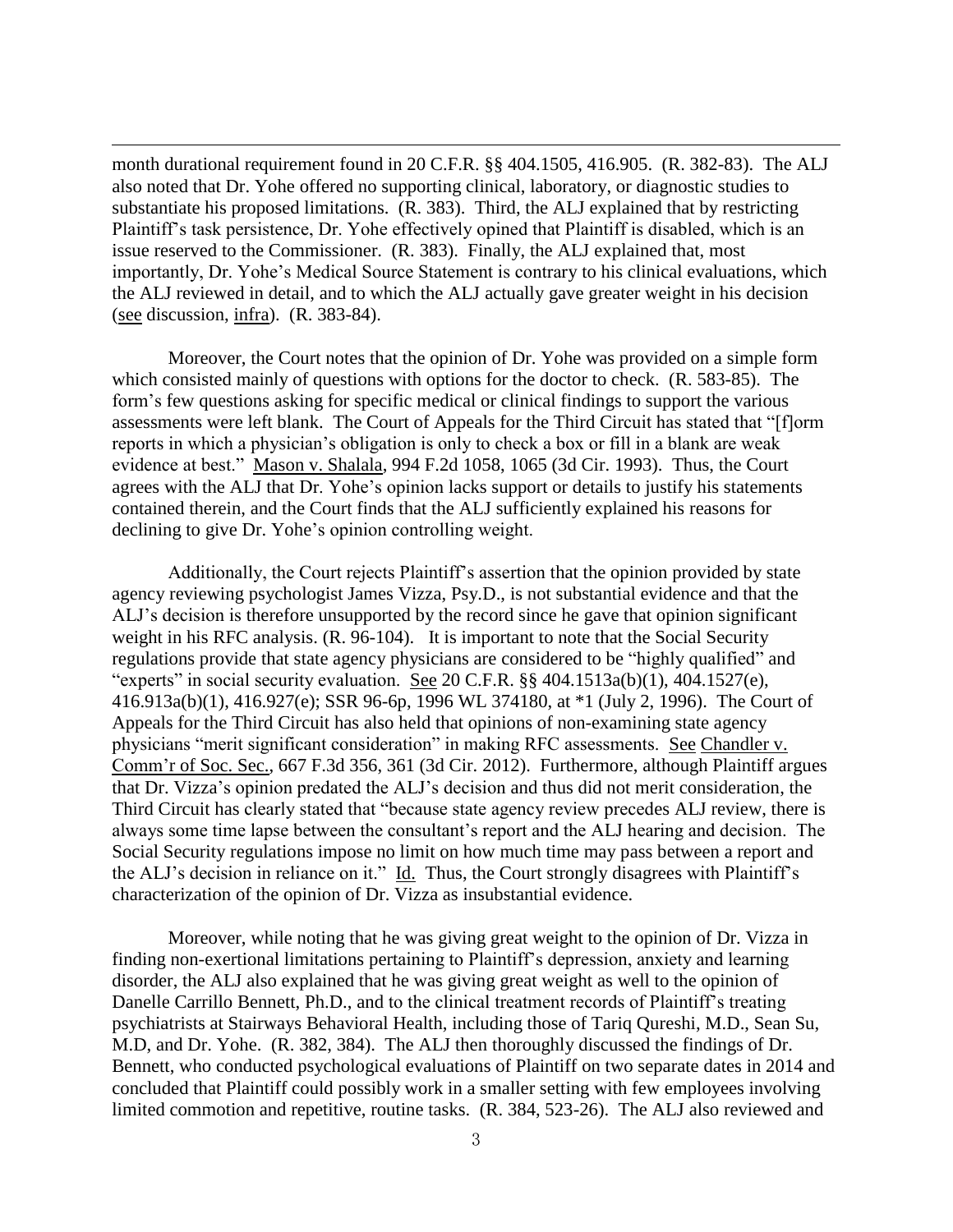summarized relevant treatment notes from the doctors at Stairways Behavioral Health, which largely indicated that Plaintiff was doing well, showed mental status examinations within normal limits, and indicated stable conditions. (R. 384). Thus, regardless of Plaintiff's contentions regarding the reliability of Dr. Vizza's opinion, the ALJ relied on much more than just that opinion in making these findings, and he provided ample discussion of the other evidence upon which he relied in making his determination. Accordingly, the Court does not agree with Plaintiff's assertion that the ALJ erred in evaluating the medical evidence discussed, supra, in making his RFC assessment.

 $\overline{a}$ 

Second, Plaintiff contends—quite cursorily—that the ALJ erred in finding that Plaintiff's impairments do not meet the severity of Listing 12.04 at Step Three of the sequential analysis. Because the ALJ found that Plaintiff has certain severe impairments, including depression, anxiety, learning disorder, obesity, headaches and sleep apnea, Plaintiff does have a condition or conditions that could potentially qualify as a disorder under one or more of the above-mentioned Listings, including Listing 12.04. (R. 376). The Court notes, however, that the Listings operate as a regulatory device used to streamline the decision-making process by identifying claimants whose impairments are so severe that they may be presumed to be disabled. See 20 C.F.R. §§ 404.1525(a), 416.925(a). Because the Listings define impairments that would prevent a claimant from performing any gainful activity—not just substantial gainful activity—the medical criteria contained in the Listings are set at a higher level than the statutory standard for disability. See Sullivan v. Zebley, 493 U.S. 521, 532 (1990). Thus, a claimant has the burden of proving a presumptively disabling impairment by presenting medical evidence that meets all of the criteria of a listed impairment or is equal in severity to all of the criteria for the most similar listed impairment. See 20 C.F.R. §§ 404.1526, 416.926.

In this case, the ALJ explained in his decision that Plaintiff's impairments had been evaluated under quite a few Listings, including Listing 12.04, which deals with affective disorders. (R. 377). Upon review of the relevant evidence of record, the ALJ found that Plaintiff's "mental impairments, considered singly and in combination, do not meet or medically equal the criteria" of Listing 12.04 or any of the other Listings that were considered. (R. 377). The Court notes that, according to the statute, the required level of severity for the Listing at issue is met only "when the requirements in both A and B are satisfied, or when the requirements in C are satisfied." 20 C.F.R. Pt. 404, Subpt. P, App. 1, § 12.04. Plaintiff asserts here that she meets the requirements in paragraph B and, as the ALJ explained in his analysis of this issue, in order to satisfy the paragraph B criteria, Plaintiff's impairments have to result in at least two of four of the following limitations: marked restriction of activities of daily living; marked difficulties in maintaining social functioning; marked difficulties in maintaining concentration, persistence, or pace; or repeated episodes of decompensation, each of extended duration. (R. 377-78).

As noted, the ALJ discussed Plaintiff's symptoms and treatment in his decision, but he ultimately found that the above-stated requirements were simply not met or medically equaled. In fact, he addressed evidence relevant to the above elements but concluded that Plaintiff's limitations included the following: mild limitation in activities of daily living; moderate limitation in social functioning; moderate limitation in the area of concentration, persistence, or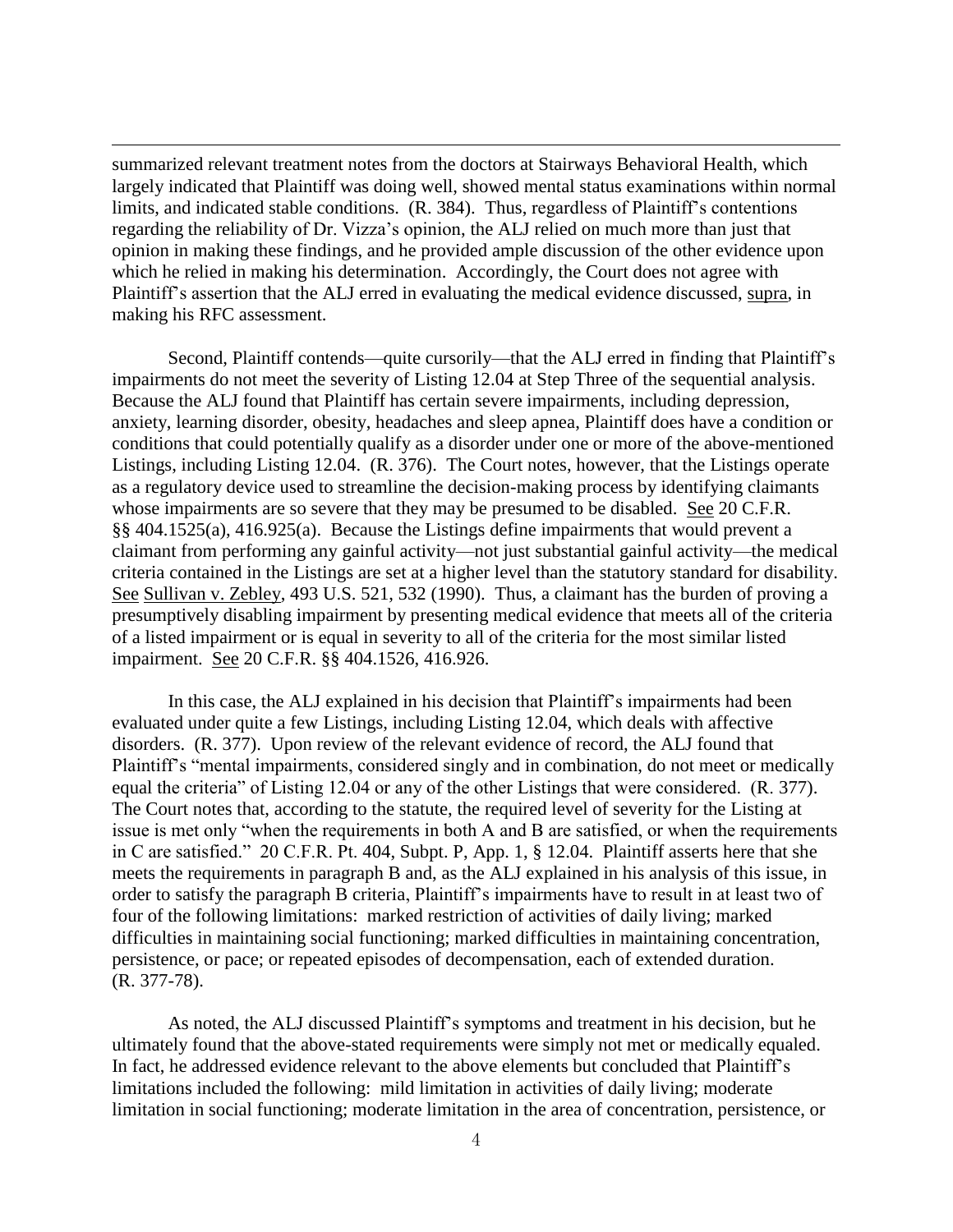pace; and no episodes of decompensation. (R. 379). The Court noted that "episodes of decompensation" are specifically defined in the statute as "exacerbations or temporary increases in symptoms or signs accompanied by a loss of adaptive functioning . . . . that would ordinarily require increased treatment or a less stressful situation . . . . [and] may be inferred from medical records showing significant alteration in medication; or documentation of the need for a more structured psychological support system (e.g., hospitalizations, placement in a halfway house, or a highly structured and directing household)." 20 C.F.R. Part 404, Subpart P, App. 1,  $$12.00(C)(4).$ 

 $\overline{a}$ 

Plaintiff asserts that because the record repeatedly indicates that she has sleep disturbance, decreased energy, difficulty concentrating and/or thinking, intermittent thoughts of suicide, and "marked" limitations in her social functioning, concentration, persistence and/or pace, the requirements of depressive syndrome under paragraph B of Listing 12.04 are met. In support of her contention, Plaintiff cites generally to her treatment records from Stairways Behavioral Health (and to Dr. Yohe's opinion, discussed supra). (R. 527-68, 572-85). The Court cannot, however, simply reweigh the evidence at this juncture in order to come to a different conclusion than that reached by the ALJ as discussed above. See Berry v. Sullivan, 738 F. Supp. 942, 944 (W.D. Pa. 1990). The ALJ has already considered the evidence of record and made findings on this issue, and the Court notes that substantial evidence supports that decision. The Court therefore finds that the ALJ appropriately found that the paragraph B criteria of Listing 12.04 is not satisfied. (R. 379). Additionally, there is also no evidence of record to establish that Plaintiff meets the paragraph C criteria of this Listing. (R. 379). Thus, after review of the ALJ's decision, the Court finds no merit in Plaintiff's argument that the ALJ erred in failing to find that her impairments meet the severity of Listing 12.04.

Lastly, Plaintiff contends that the ALJ erred in relying on the answer provided by the vocational expert ("VE") to the ALJ's hypothetical question posed at the administrative hearing, and that he failed to consider, in addition, the VE's response to Plaintiff's attorney's follow-up question about an additional limitation regarding absences from work. Specifically, the ALJ asked the VE—assuming an individual of Plaintiff's age, education and work experience who can perform light work not requiring working in areas of concentrated fumes, odors, gases, temperature extremes or other similar environmental irritants; who can perform only routine, repetitive tasks with only occasional interaction with the public, coworkers and supervisors; and who can handle only occasional judgment, decision-making and workplace changes—whether jobs exist in the national economy that such an individual can perform. (R. 386, 427-29). Considering these limitations, the VE testified that such an individual would be able to perform the requirements of representative occupations such as stock marker, photocopy machine operator, and silverware wrapper. (R. 386, 428-29). Plaintiff argues that the ALJ should also have considered the VE's response to Plaintiff's attorney's follow-up question as to whether there would be work for a person who "would either have to leave work early in the morning or in the afternoon" 2-4 times per month to attend doctors' appointments. (R. 429). Plaintiff asserts that the record shows that she frequently attended scheduled medical appointments and that her need for such appointments was increasing. Plaintiff claims that such substantial evidence of record about the intensity of her medical treatment, which would have precluded her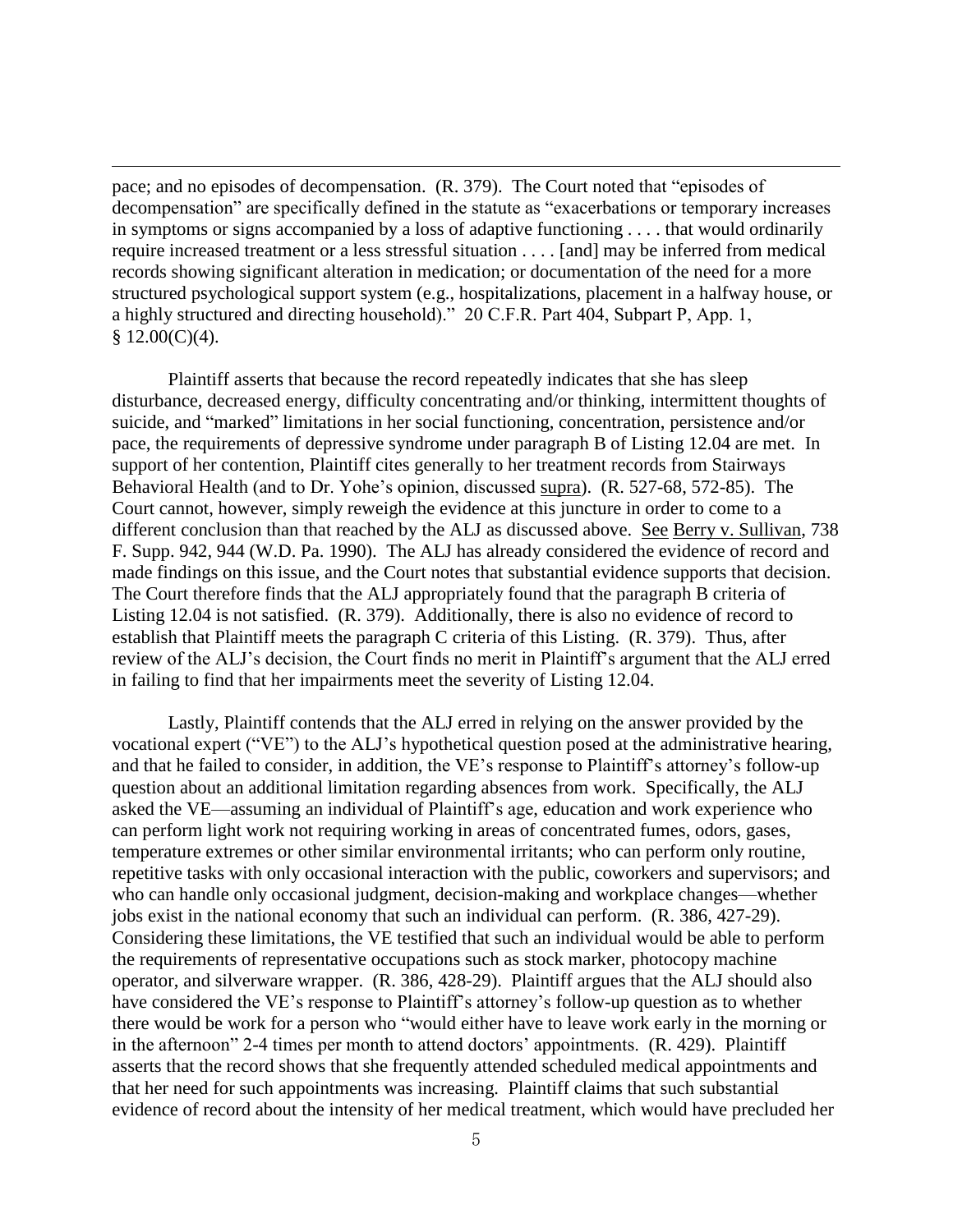from engaging in any substantially gainful activity since her date of application because of frequent absences from work, was wrongfully disregarded by the ALJ.

 $\overline{a}$ 

It is important to note that, while the hypothetical question to the VE must accurately portray the claimant's impairments, such question need only reflect those impairments that are adequately supported by the record. See Podedworny v. Harris, 745 F.2d 210, 218 (3d Cir. 1984); Chrupcala v. Heckler, 829 F.2d 1269, 1276 (3d Cir. 1987); see also 20 C.F.R.  $\S$ § 404.1545(a)(1), 416.945(a)(1) (explaining that your RFC "is the most you can still do despite your limitations"). Plaintiff correctly points out that the VE testified that missing more than 8 days of work per year would jeopardize an individual's employment. (R. 429). Similarly, the VE also testified that a person who would be off task at least 20% of the workday could not maintain employment. (R. 429). While Plaintiff's attorney did pose a follow-up question as to whether an additional limitation regarding missing work for doctors' appointments would be tolerated, when the ALJ ultimately formulated Plaintiff's RFC, he did not find that this additional suggested restriction needed to be included therein.

The Court emphasizes that the ALJ clearly explained the reasoning underlying Plaintiff's RFC, which formed the basis for the ALJ's hypothetical question regarding the ability of an individual such as Plaintiff to perform jobs in the national economy. The ALJ included in his analysis a thorough discussion of the record in this case, which included Plaintiff's treatment notes revealing her various appointments. Nevertheless, Plaintiff attempts to contest the ALJ's conclusion by arguing that, based on the medical records from her various appointments, she would obviously miss multiple partial days of work each month due to her appointment schedule. The Court first notes that the record does not support Plaintiff's argument that her symptoms are increasing or that her condition is likely to worsen, thereby creating the need for an increased number of appointments in the future. Further, while the record undoubtedly shows that Plaintiff has attended a number of appointments, there is no indication in the record that each appointment requires her to miss a full day of work. Additionally, since the record does not show that such appointments could not be scheduled outside of Plaintiff's prospective working hours, and since most of her appointments appear to have lasted less than an hour (and many were quite a bit shorter), there is also no indication in the record that Plaintiff would even have to miss partial days of work in order to attend her appointments. Quite simply, Plaintiff never established that she would have the necessary absences per month that the VE indicated would preclude employment. Thus, the Court finds that, in making his determination, the ALJ relied upon the response to an appropriate hypothetical question which included those limitations, properly portrayed in the RFC, that were supported by the record.

In sum, the Court finds that the ALJ properly evaluated the medical opinion evidence of record in formulating the RFC in this case, and that the ALJ did not err in finding that Plaintiff's impairments did not meet the severity Listing 12.04 at Step Three of the sequential analysis. Additionally, the Court finds that the ALJ's hypothetical question to the VE fully accommodated the limitations that were supported by the record, which were also properly included in the RFC, and that the ALJ did not err in relying on the response of the VE to his hypothetical question. Accordingly, the Court affirms.